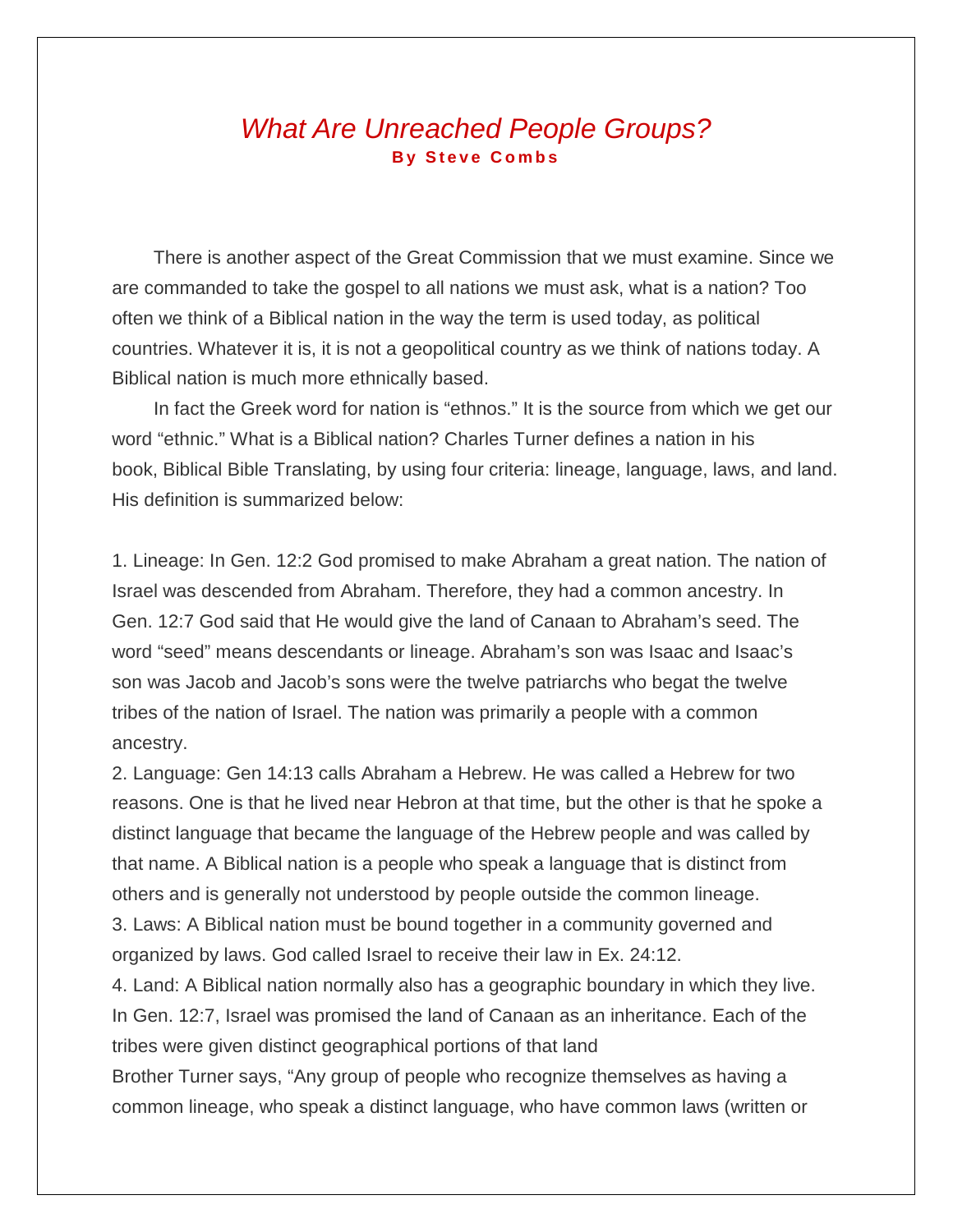oral), and who live in a prescribed area of land, are a nation in the sight of God." The Great Commission commands us to take the word of God to every single one of these nations. That is a much bigger job than simply planting a church within every geopolitical state or country.

The Bible also provides us with other names of people groups. In Gen. 12: 3 the scriptures said to Abraham, "and in thee shall all families of the earth be blessed." We are told in Rev. 5:9, "And they sung a new song, saying, Thou art worthy to take the book, and to open the seals thereof: for thou wast slain, and hast redeemed us to God by thy blood out of every kindred, and tongue, and people, and nation". Here we have references to tongues, families and kindreds and people. What are these? What is the Biblical definition of these people groups?

The term "tongue" refers to languages (see 1 Cor. 13:1-3). The reference is to "every" tongue or language. So, in heaven there will be representatives of every spoken language on earth. The first use of the term "families" is in Gen. 10. The Scriptures tell us, "By these were the isles of the Gentiles divided in their lands; every one after his tongue, after their families, in their nations." If we look in verses 2-4, we find that the sons of Japheth produced seven nations, all of whom are named. In verses 3 and 4, the descendants of two of these sons are named. The descendants of the sons of Japheth were the families that made up the seven nations. In other words, a family is a smaller division of a nation that is made up of related peoples, but much larger than our "nuclear family." In Gen 36:40-43, we have a description of the nation of Edom. Esau (or Edom) founded the nation and his sons, who are listed, produced the families. Study Numbers 26. The nation of Israel (all descendants of Israel) were divided by tribes (Reuben, Levy, Judah, etc., descendants of Israel), which were finally divided into families (descendants of the sons of Israel). A family can be traced back to a common ancestor and is a group that feels a distinct identity while also being considered to be a part of the whole nation (see 2 Chron. 35:5). The New World Dictionary of American English defines it this way: "all those claiming descent from a common ancestor." While different nations usuallyspeak different languages, families within a nation may also speak a different language, a dialect of the nation's language, or they may speak the common language of the nation. The word "kindred" is similar to the term "family" and refers to related people and can refer to people related across families. "People" is a general term for a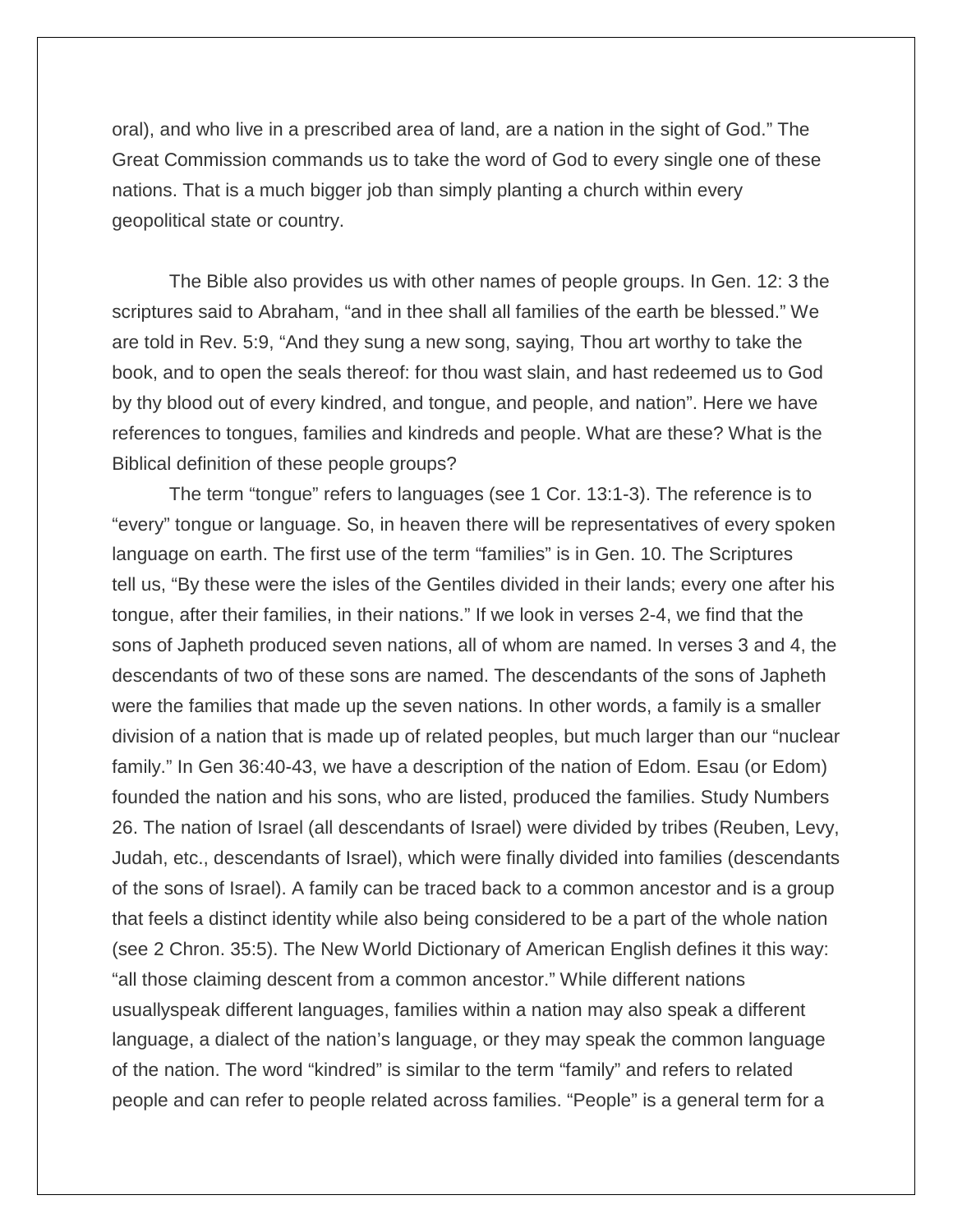large group of distinct ethnically related individuals with a distinct identity similar to "nations.".

This is how God looks at the world. Geopolitical countries are secondary. Jesus said "Look on the fields." (John4:24) The original seven nations of Genesis 10 have divided many times and the families have become nations themselves with distinct languages and families. Modern mission leaders have proposed various ways of looking at the nations in order to clarify the targets for evangelism. In June 2000, Mission Frontiers magazine included an article entitled "Finishing the Task." After it explains how the Gospel has made amazing progress over the last 20 centuries, it tells us that two billion people still live outside the influence of the Gospel. The fact is that the Gospel often expands within a community but does not normally "jump" across boundaries between peoples, especially boundaries that are created by hate or prejudice. People can influence their "near neighbors" whose language and culture they understand, but where there is a prejudice boundary, religious faith, which is almost always bound up with many cultural features of the first group, simply does not easily "jump" to the next group, unless that group desires to adopt the other's culture in preference to its own....If all the members of every church in the world were to bring every one of their friends and relatives within the same cultural group to obedient faith in Christ, and they in turn were able to bring all their friends and relatives to Christ and so on, no matter how much time you allow, there would still be billions who would never come to faith. They would be held at a distance from the Gospel by boundaries of prejudice and culture. The church does not readily grow within peoples where relevant churches do not exist. One-third of the individuals in the world live within peoples with no church.1

This article suggests some practical ways to look at the unreached nations and families of earth. The article first lists six major cultural blocks where we find unreached peoples: Muslim, Hindu, Buddhist, Chinese, Tribal, and other. Then it gives twelve major affinity blocks: African Sahel, Cushitic, Arab World, Iranian, Indo-Iranian, Turkic, Tibetan, East Asian, Southeast Asian, Malay, Eurasian, and Jewish. Finally, we are given two more: ethnolinguistic peoples and unimax peoples.

## **Ethnolinguistic Peoples for Mobilization and Preparation**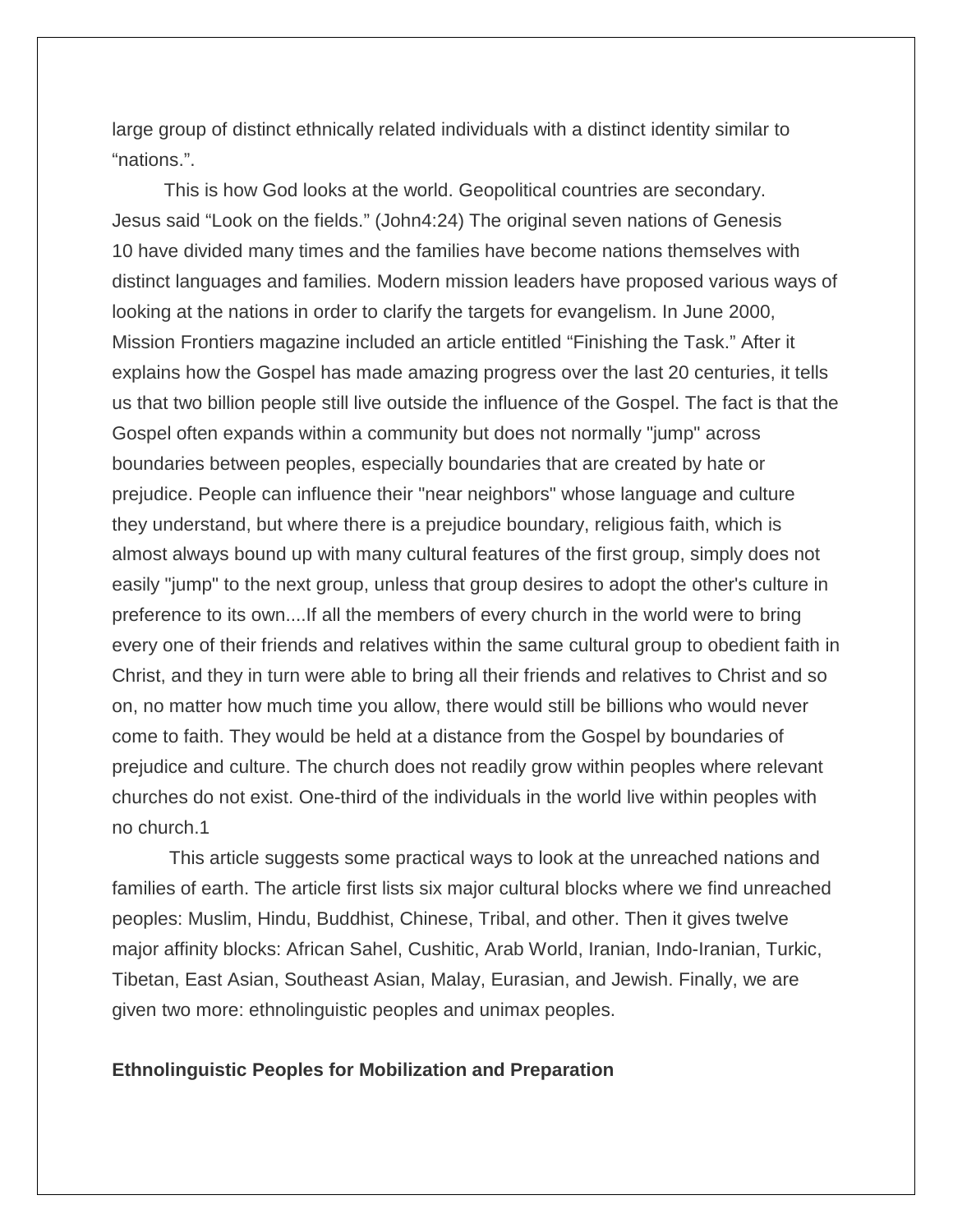An ethnolinguistic people is an ethnic group distinguished by its self-identity with traditions of common descent, history, customs, and language. The Laz people from the Black Sea region of Turkey, for example, are easily identified by other Turks not only by their distinctive facial features but also by their unique "romantic" pronunciation of Turkish. Sometimes what appears initially to be a single ethnolinguistic group turns out, in fact, to be many more...Recent cooperative efforts among mission researchers have produced fairly comprehensive lists of ethnolinguistic peoples. These lists have given a great boost to the cause of frontier mission. Much of the information is being used to make profiles and other relevant information widely available through printed media and the world-wide web. People blocs and ethnolinguistic lists give us a simple way to identify peoples and make the larger body of Christ aware of their existence and the need to reach them. The ethnolinguistic approach stimulates prayer and initial planning for specific peoples leading to serious strategic efforts to evangelize them.

## **Unimax Peoples for People Movements to Christ**

A unimax people is the maximum sized group sufficiently unified to be reached by a single indigenous church planting movement. "Unified" here refers to the fact that there are no significant barriers of either understanding or acceptance to stop the spread of the Gospel. In 1982, mission leaders hammered out a useful definition for a "people group." For evangelistic purposes [a people group] is "the largest group within which the Gospel can spread as a church planting movement without encountering barriers of understanding or acceptance."

So, how many people groups are there? Several mission research groups have compiled statistics. They include the Joshua Project () and Peoplegroups.Org (www.peoplegroups.org), a ministry of the International Mission Board (IMB) of the Southern Baptist Convention. In this study, we will use information from Peoplegroups.org.

> According to Peoplegroups, as of Feb. 2006 there are: 6,650,452,072 Individuals and 11,328 people groups

## **What is an Unreached People Group?**